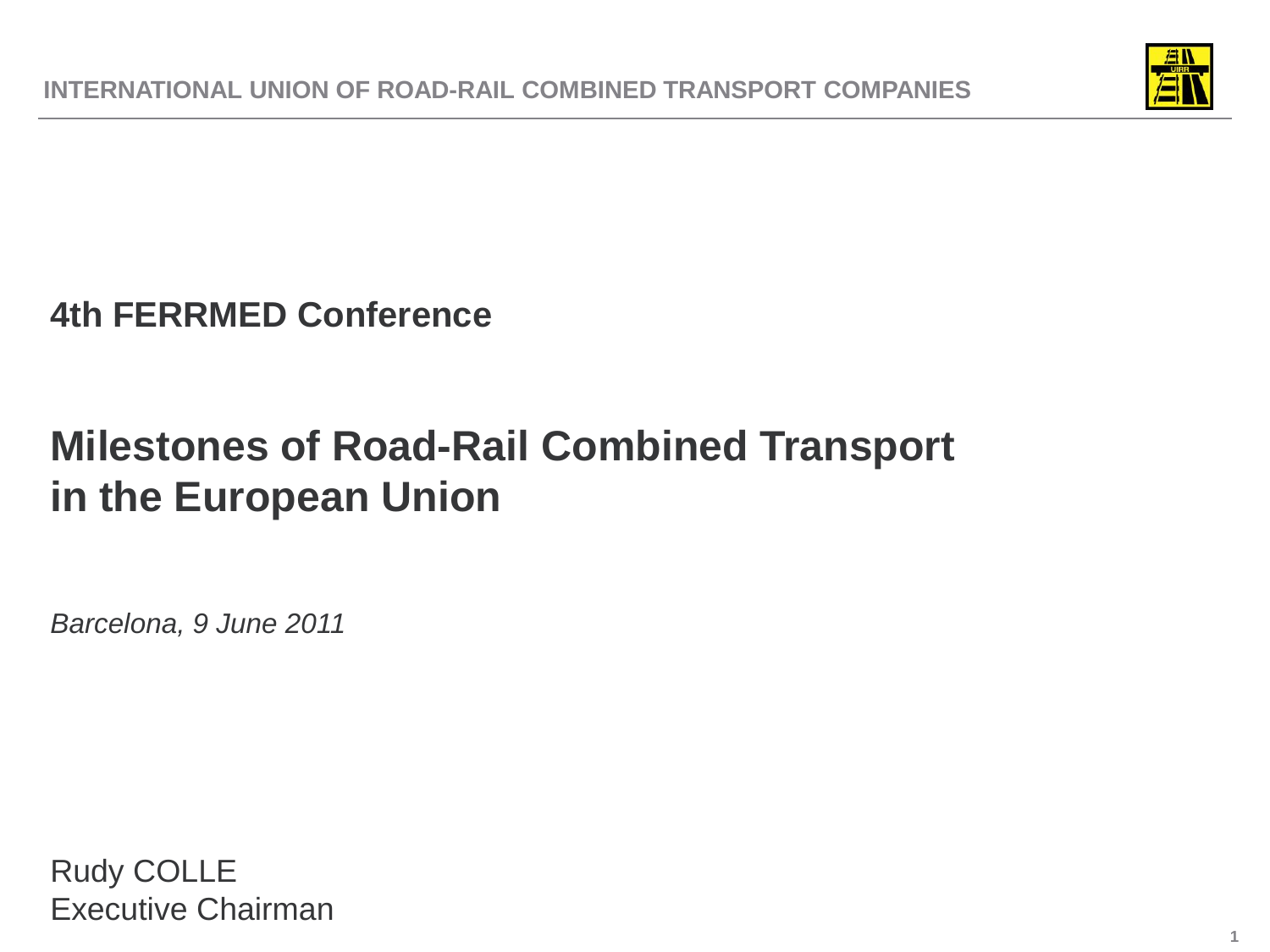

### **1 in 4 European freight trains was a Combined Transport train**

- 80BN tkm in 2010, or 28,5% of total rail freight performance
- **CT** is the most dynamically growing segment of rail freight

### **400 Terminals connected by nearly 2000 trains a day**

**A network that spans the continent** 

#### **11% of European cargo movements**

**Uses Road-Rail Combined Transport** 

#### **6-7% = long-term average annual growth rate**

Realised by Road-Rail Combined Transport since the late 1990s

#### **75% fewer proportional GHG emissions and 30% less energy needed**

By Road-Rail Combined Transport in comparison with pure-road transport

### **40-times fewer accidents**

**In comparison with road transport**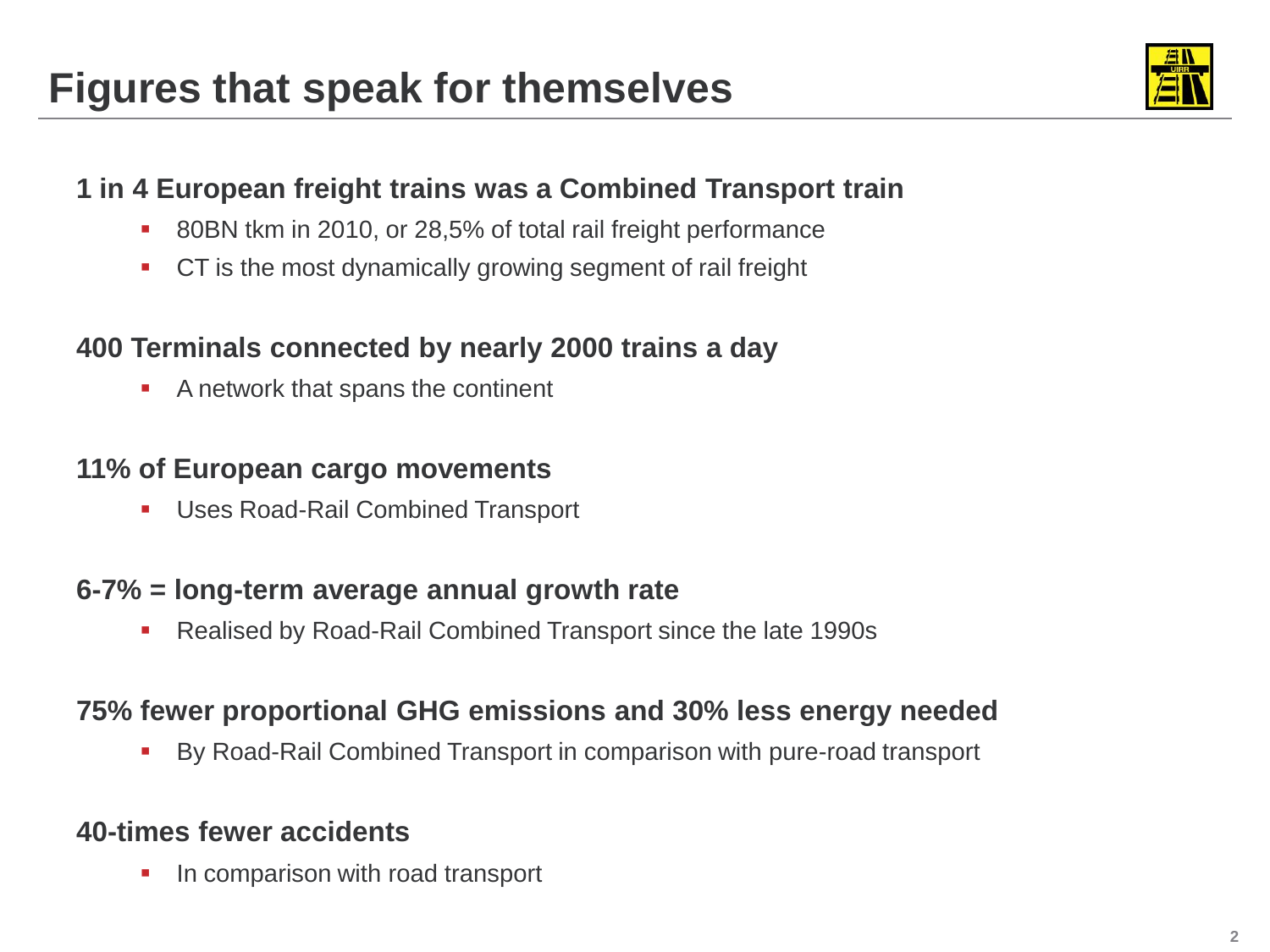# **Historic milestones of Road-Rail Combined Transport**



| <b>1960s</b>        | <b>First Oil Shock:</b> Forwarding of oil burning road vehicles and semi-trailers, as well as<br>hinterland distribution of maritime containers by rail begins in Europe                                                                                                                                                                                                                                                                        |
|---------------------|-------------------------------------------------------------------------------------------------------------------------------------------------------------------------------------------------------------------------------------------------------------------------------------------------------------------------------------------------------------------------------------------------------------------------------------------------|
| <b>1970s</b>        | • Cross-border CT: The expansion of road-rail CT results in increased cross-border<br>activities<br>• 23 October 1970: UIRR is founded to aid cross-border CT and represent its interests.<br>• 1973: The first pocket wagons appear considerably easing the shipping of semi-trailers<br>• 1975: The first European legislation to promote CT (Directive 75/130/EC)                                                                            |
| <b>1980s</b>        | • 1981: The first specialised Rolling Motorway wagons appear<br>• 1986: Horizontal transhipment begins to be phased out<br>• 1987: The first articulated wagons appear                                                                                                                                                                                                                                                                          |
| <b>1990s</b>        | • 1992: PACT, the precursor of the Marco Polo program, is launched by the European<br>Commission to subsidise modal shift from road to more sustainable modes<br><b>- 1992</b> : Directive 92/106/EC lays down common rules of Combined Transport in Europe<br>• 1993: The first shuttle train to run in Europe (connecting Busto Arsizio to Cologne)<br>• 1997: The 'CESAR' project is launched (industry initiative for tracking and tracing) |
| <b>21st Century</b> | • 2000: The EC's first Transport White Paper declares modal shift official policy aim<br>• Decade: European Road-Rail Combined Transport experiences a decade of growth<br>averaging 7% annually, to be stopped only by the financial and economic crisis<br>• 2011: The EC's second Transport White Paper intends to transfer 50% of long-<br>distance road freight ton-kilometres to "more sustainable modes" by 2050                         |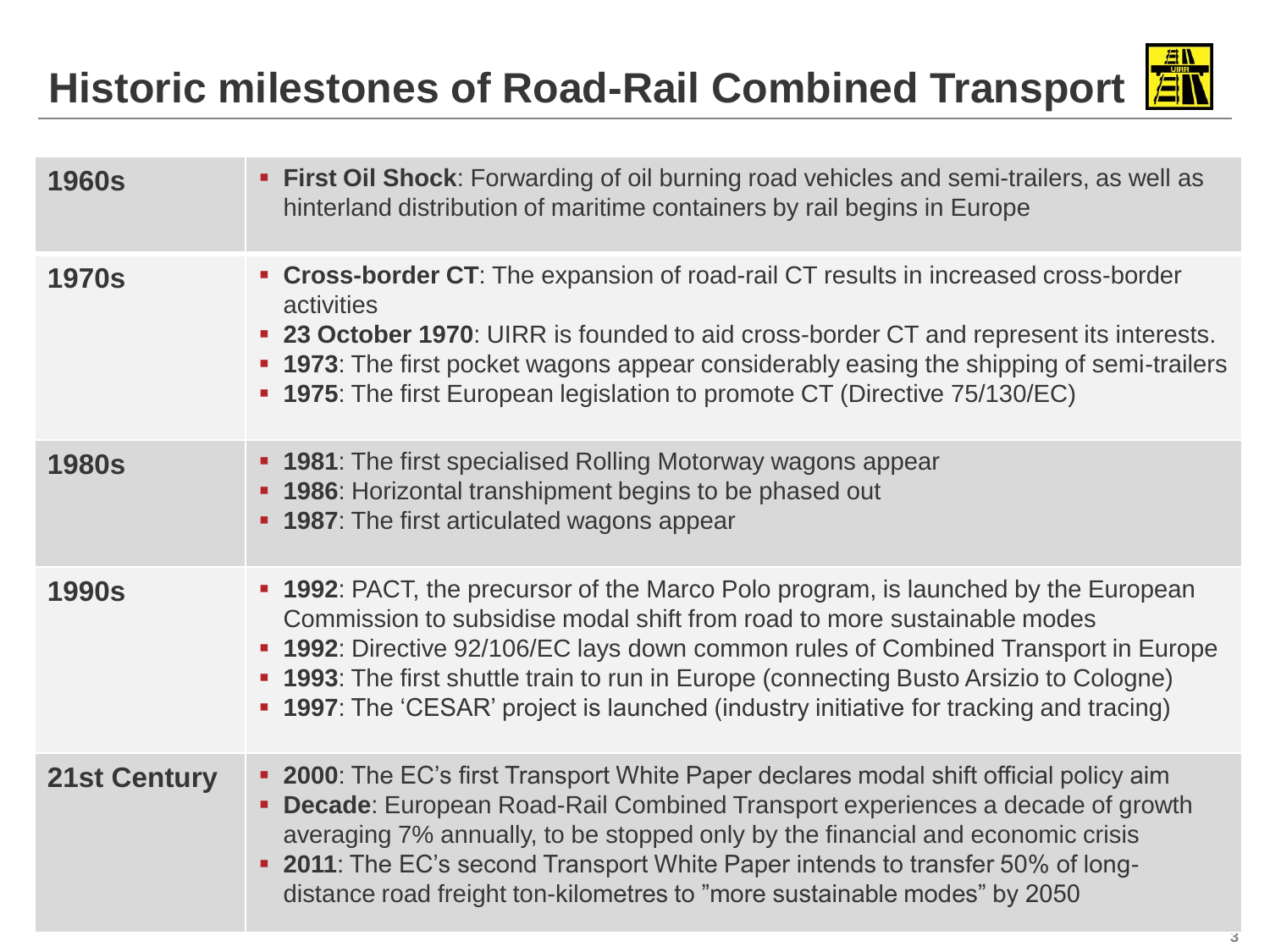### **Performance and outlook of Combined Transport**



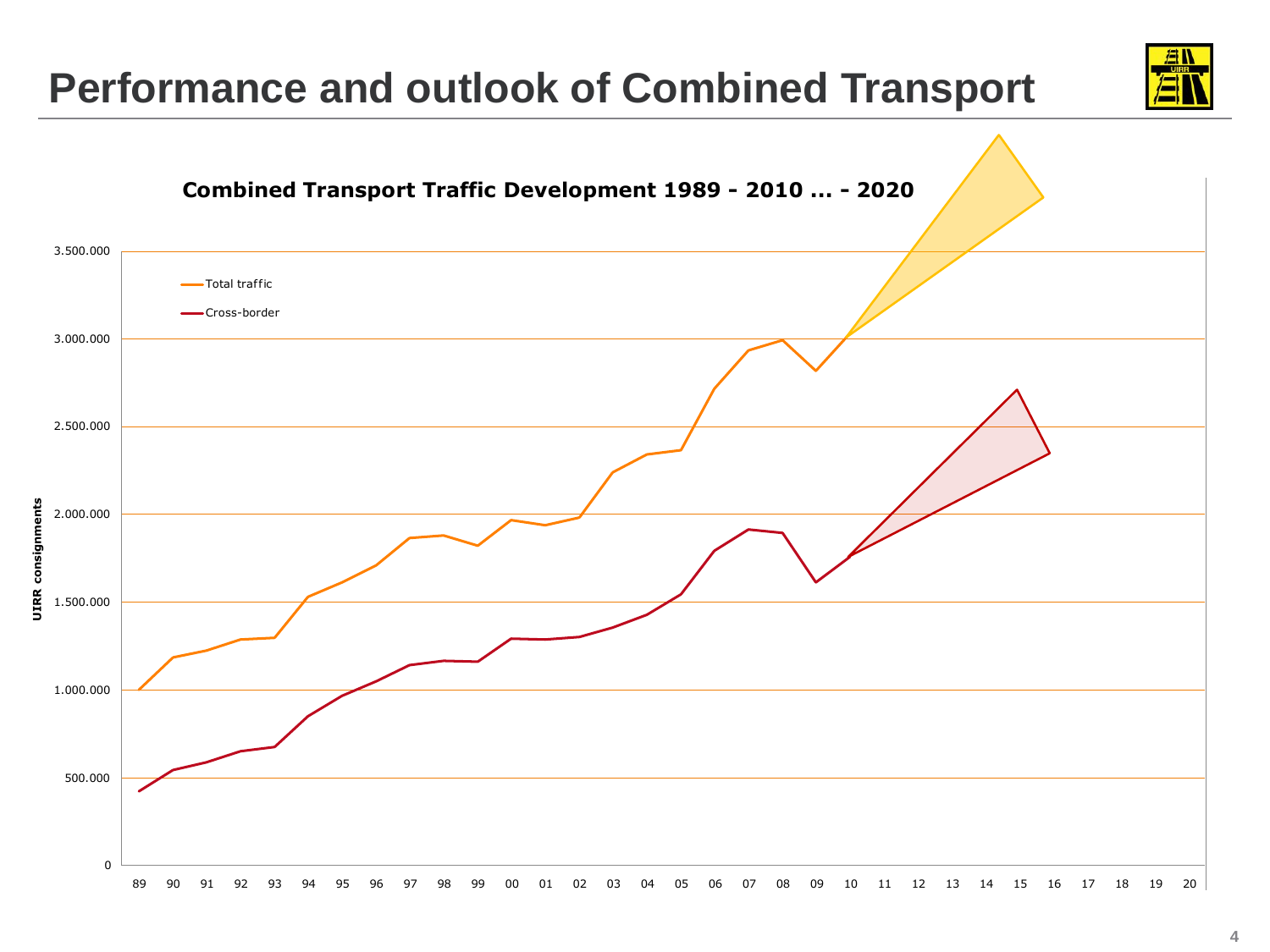# **The future of road-rail Combined Transport is bright**

![](_page_4_Picture_1.jpeg)

![](_page_4_Picture_2.jpeg)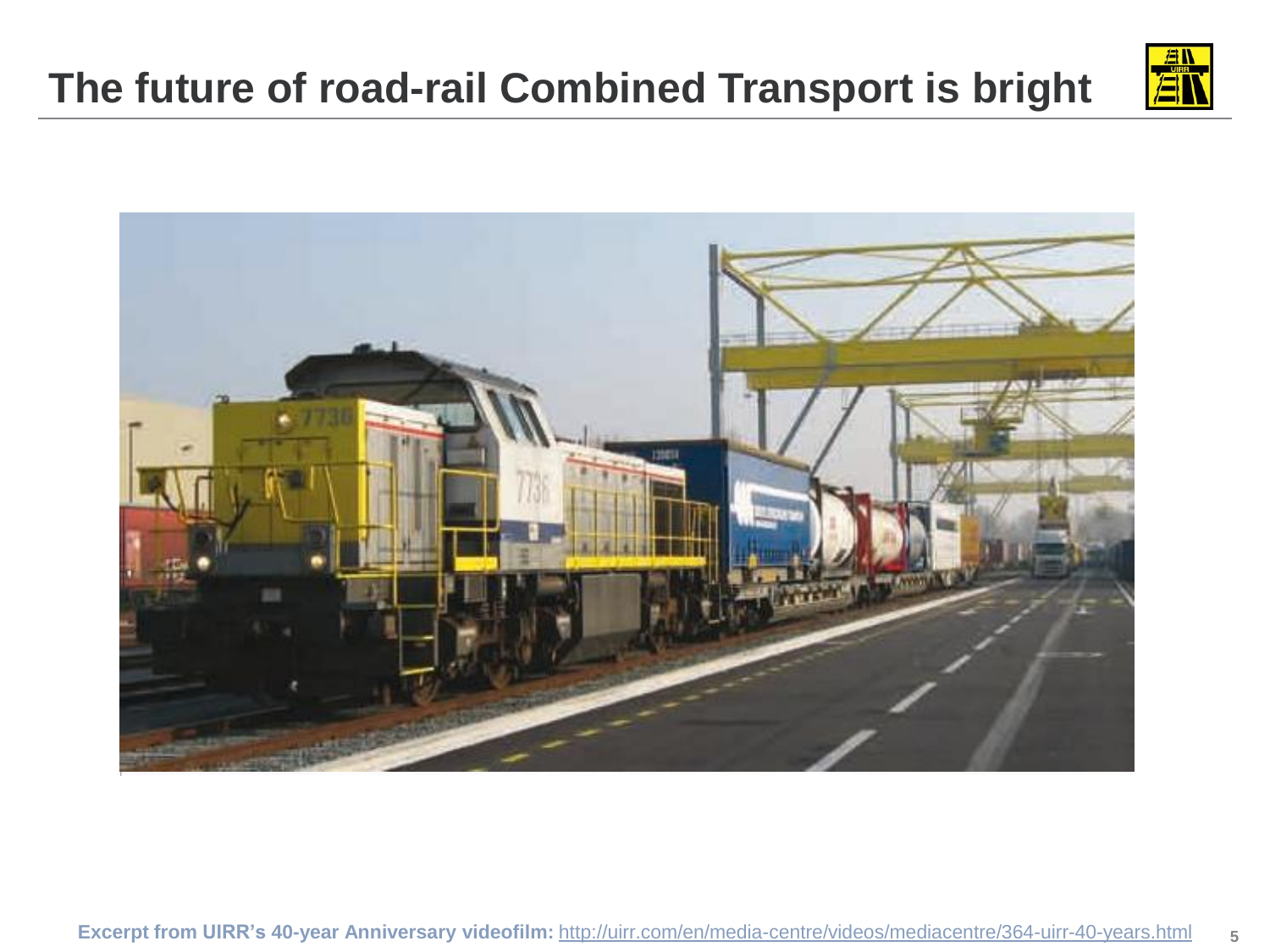![](_page_5_Picture_1.jpeg)

### **20% - 30% - 80% of European CO<sup>2</sup> emissions must be saved by 2020-2030-2050**

Can not be done without major intervention in transport as it is the largest emitting sector

### **50% of long-distance road-freight transport (distances over 300km) to be shifted to sustainable modes**

**Source: the European Commission's Transport White Paper 2011** 

Fulfilling the **European Commission's vision** would require the **tripling of rail freight's prevailing market share** translating to **quadrupling of rail freight's current performance.**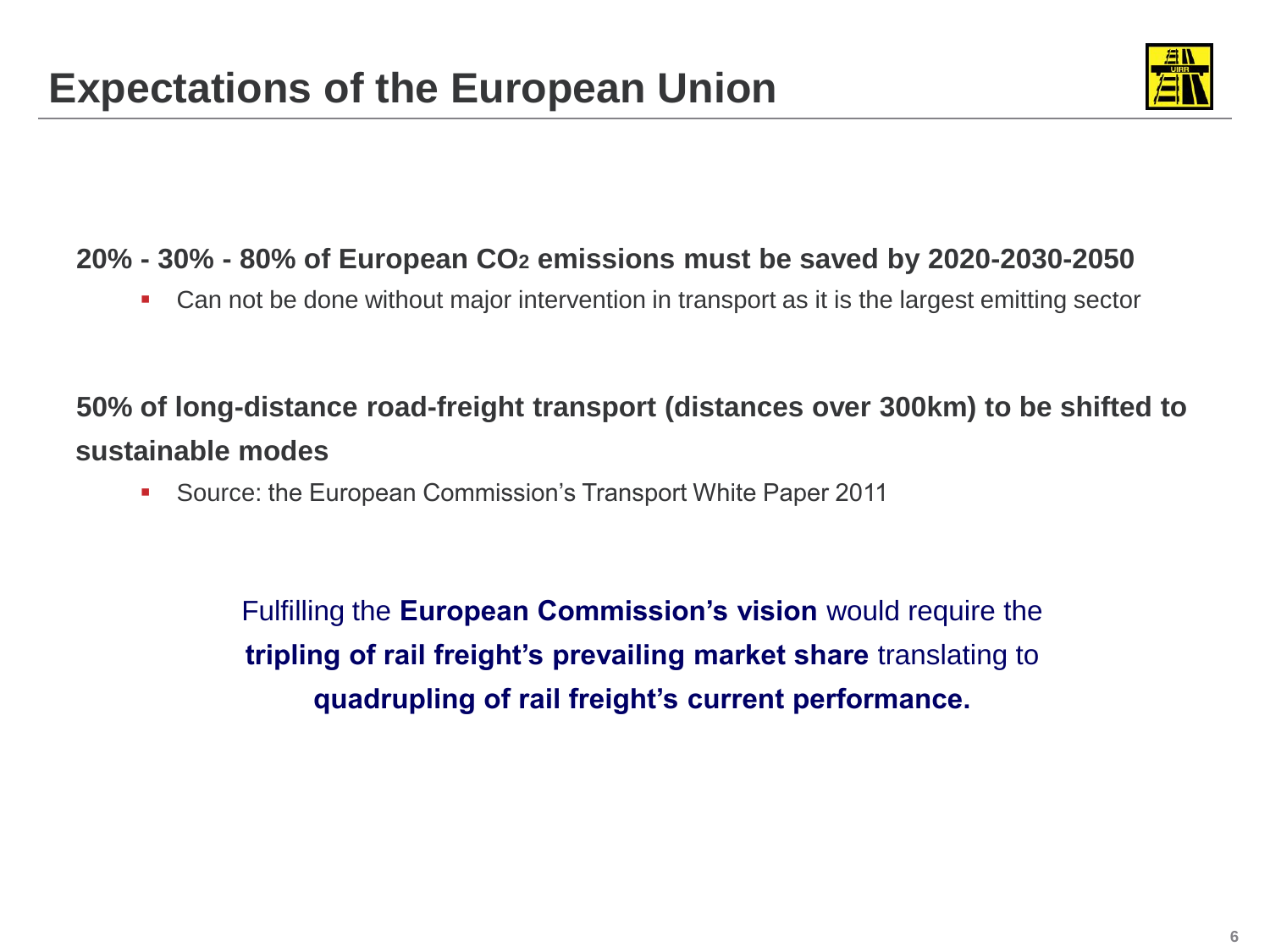![](_page_6_Picture_1.jpeg)

#### **Within the rail sector**

- **Honest and fair competition to release market mechanisms** needed to enhance quality and customer service mentality in parallel with **complete de-politicisation** of (incumbent) railways
- Establish **technical interoperability** and **regulatory harmonisation**
- Sustained **investment to create new capacities** both extensively (by building new lines) and intensively (train density) through signalling and other traffic management systems necessary

### **Within the world of transport**

**Mode neutral regulation allowing fair competition based on technological merits including internalisation of externalities**, **non-interventionist transport-taxation** and introduction of **usage-based charging schemes for accessing public transport infrastructure** and effective **enforcement of existing rules**

### **Within the economy as a whole**

 Major freight traffic generating sites (manufacturing plants, distribution centres, etc.) should be made **accessible directly by rail,** and/or **density of CT terminals increased**.